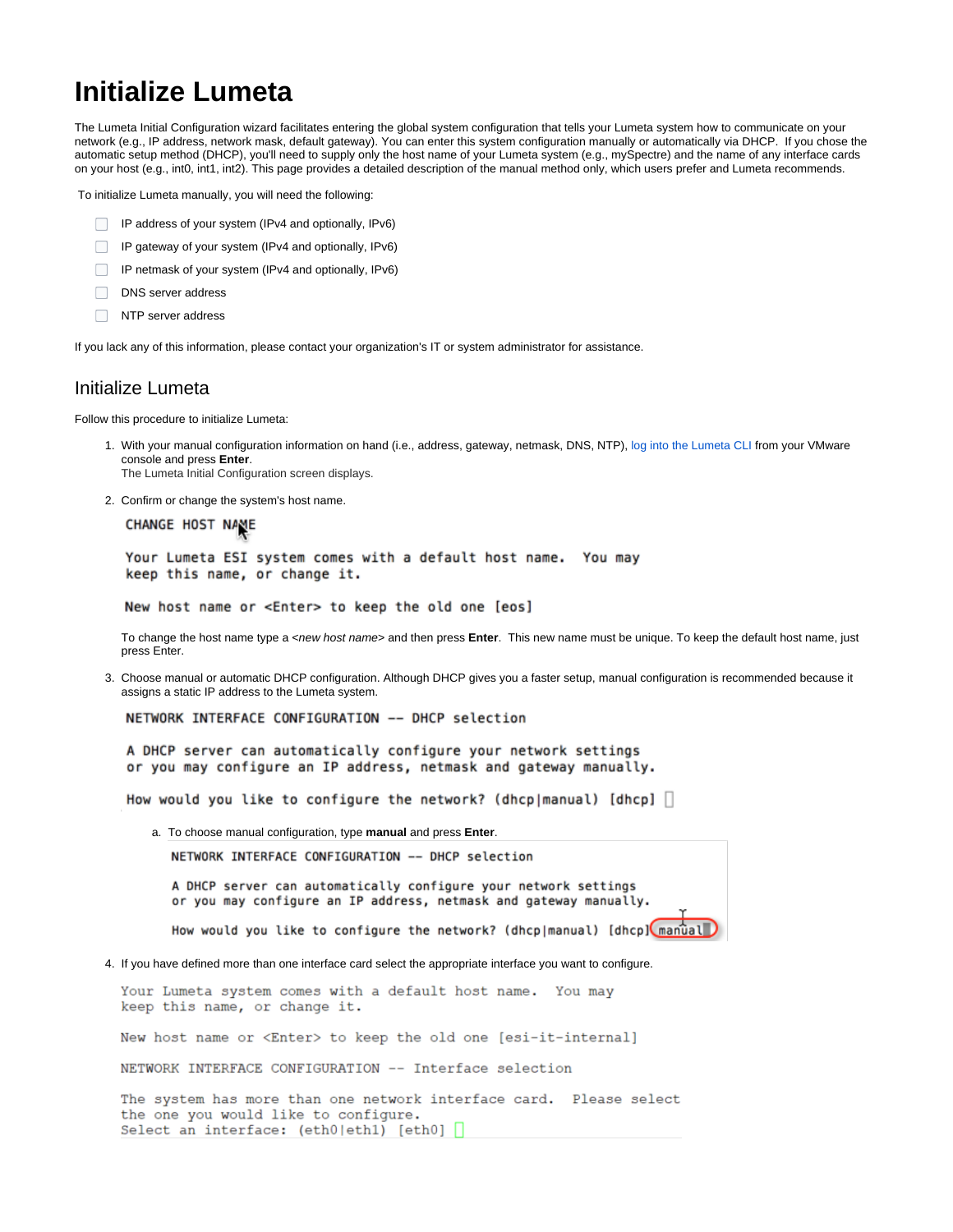5. Enter an IP address such as **65.246.240.164** and press Enter.

NETWORK INTERFACE CONFIGURATION -- IP address

You may configure your system to use IPv4 or IPv6. Enter an IPv4 address using quad-dotted decimal representation, for example "192.168.1.2". You may include an optional subnet as in "192.168.1.2/32" or you will later be asked for a net mask. Or enter an IPv6 address using standard CIDR notation. For example: "2001:db8::/32". Ĩ

Enter an IP address: 65.246.240.164

6. Enter a netmask such as **255.255.255.224** and press Enter.

NETWORK INTERFACE CONFIGURATION -- Network mask

Enter the netmask for this address. A netmask is a bitmak specified in dotted-quad decimal notation, like "255.255.0"

Enter a netmask: [255.255.255.0] 255.255.255.224

7. Enter the gateway's IPv4 address such as **65.246.240.1** and press Enter.

NETWORK INTERFACE CONFIGURATION -- Gateway

Enter the IPv4 address of your gateway router.

Enter the gateway's IPv4 address: 65.246.240.1

8. IPv6 Configuration. If not configuring IPv6 Hit Enter

NETWORK INTERFACE CONFIGURATION -- IP address

You may configure your system to use IPv4 or IPv6. Enter an IPv4 address using quad-dotted decimal representation, for example "192.168.1.2". You may include an optional subnet as in "192.168.1.2/32" or you will later be asked for a net mask. Or enter an IPv6 address using standard CIDR notation. For example: "2001:db8::/32".

Enter an IP address (leave blank when done):

9. If you have more than one interface card you will be asked to configure that interface. Typing No will continue to DNS

NETWORK INTERFACE CONFIGURATION -- Configure another?

The system has more than one network interface card. You may configure another interface or reconfigure one you just configured. Would you like to (re)configure an interface? (yes|no) [yes] [

10. To supply a Domain Name Server (DNS) address manually, type **manual** and press Enter. DHCP SERVES DNS?

A DHCP server can supply the addresses of your Domain Name Servers or you may configure DNS manually.

How would you like to configure DNS? (dhcp|manual) [dhcp] manual